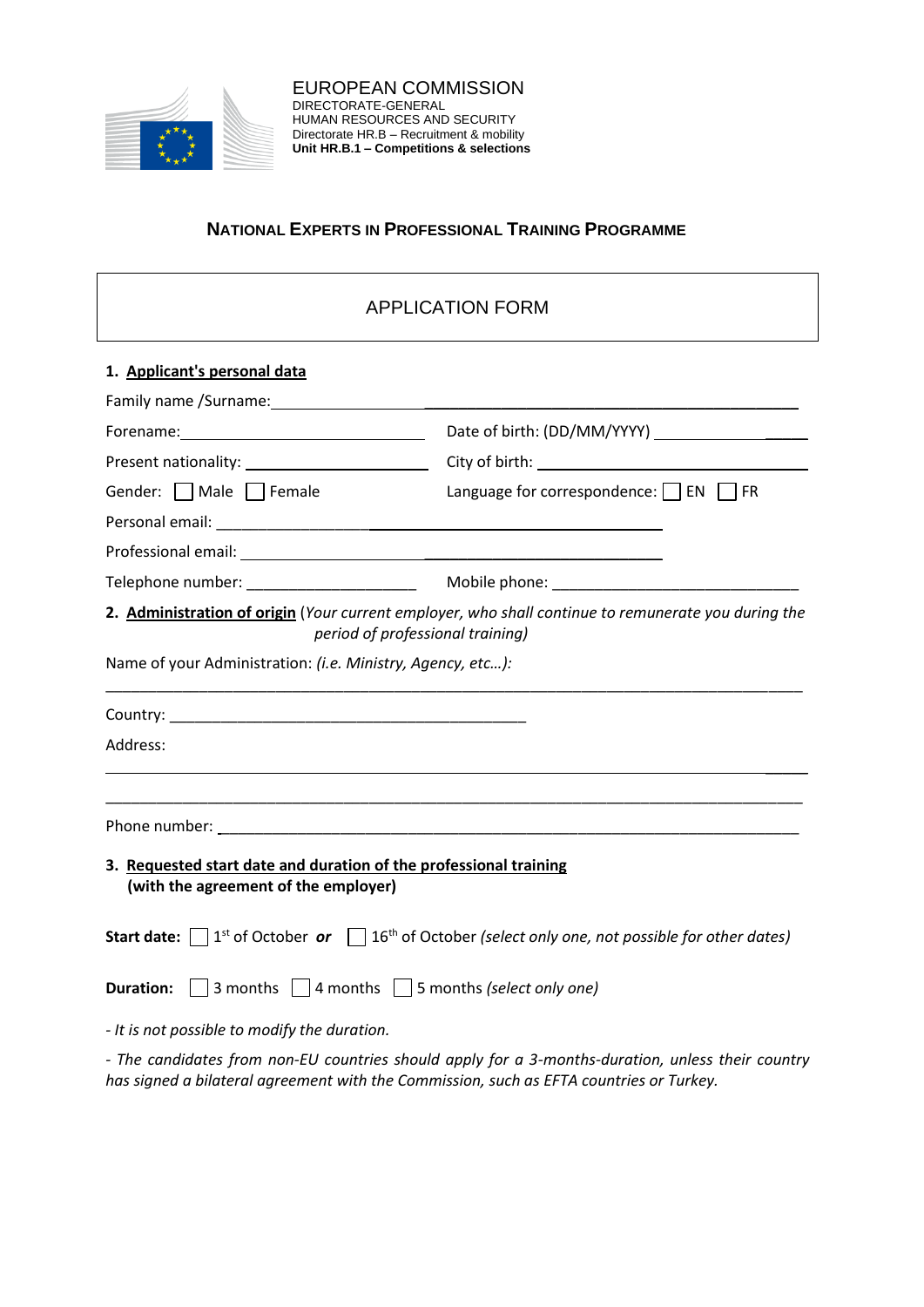## **4. Preferences of Directorate-General (DG) or Cabinet**

- *- Please indicate, in order of preference, maximum three Directorates-General or Cabinets that interest you most, and give a detailed motivation. (You can consult the list of DGs on [https://ec.europa.eu/commission/index\\_en\)](https://ec.europa.eu/commission/index_en).*
- *- Please note that candidates from non-EU countries should not apply for the Neighbourhood and Enlargement Negotiations DG (NEAR), the Justice DG (JUST) or the Home Affairs DG (HOME), unless their country has signed a bilateral agreement with the Commission, as is the case for EFTA countries and Turkey.*

\_\_\_\_\_\_\_\_\_\_\_\_\_\_\_\_\_\_\_\_\_\_\_\_\_\_\_\_\_\_\_\_\_\_\_\_\_\_\_\_\_\_\_\_\_\_\_\_\_\_\_\_\_\_\_\_\_\_\_\_\_\_\_\_\_\_\_\_\_\_\_\_\_\_\_\_\_\_\_\_\_ \_\_\_\_\_\_\_\_\_\_\_\_\_\_\_\_\_\_\_\_\_\_\_\_\_\_\_\_\_\_\_\_\_\_\_\_\_\_\_\_\_\_\_\_\_\_\_\_\_\_\_\_\_\_\_\_\_\_\_\_\_\_\_\_\_\_\_\_\_\_\_\_\_\_\_\_\_\_\_\_\_

\_\_\_\_\_\_\_\_\_\_\_\_\_\_\_\_\_\_\_\_\_\_\_\_\_\_\_\_\_\_\_\_\_\_\_\_\_\_\_\_\_\_\_\_\_\_\_\_\_\_\_\_\_\_\_\_\_\_\_\_\_\_\_\_\_\_\_\_\_\_\_\_\_\_\_\_\_\_\_\_\_ \_\_\_\_\_\_\_\_\_\_\_\_\_\_\_\_\_\_\_\_\_\_\_\_\_\_\_\_\_\_\_\_\_\_\_\_\_\_\_\_\_\_\_\_\_\_\_\_\_\_\_\_\_\_\_\_\_\_\_\_\_\_\_\_\_\_\_\_\_\_\_\_\_\_\_\_\_\_\_\_\_

\_\_\_\_\_\_\_\_\_\_\_\_\_\_\_\_\_\_\_\_\_\_\_\_\_\_\_\_\_\_\_\_\_\_\_\_\_\_\_\_\_\_\_\_\_\_\_\_\_\_\_\_\_\_\_\_\_\_\_\_\_\_\_\_\_\_\_\_\_\_\_\_\_\_\_\_\_\_\_\_\_ \_\_\_\_\_\_\_\_\_\_\_\_\_\_\_\_\_\_\_\_\_\_\_\_\_\_\_\_\_\_\_\_\_\_\_\_\_\_\_\_\_\_\_\_\_\_\_\_\_\_\_\_\_\_\_\_\_\_\_\_\_\_\_\_\_\_\_\_\_\_\_\_\_\_\_\_\_\_\_\_\_

**1 st choice**: Directorate-General or Cabinet: \_\_\_\_

Personal motivation :

**2 nd choice**: Directorate-General or Cabinet: \_\_\_

Personal motivation : \_\_\_\_\_\_\_\_\_\_\_\_\_\_\_\_\_\_\_\_\_\_\_\_\_\_\_\_\_\_\_\_\_\_\_\_\_\_\_\_\_\_\_\_\_\_\_\_\_\_\_\_\_\_\_\_\_\_\_\_\_\_

**3 rd choice**: Directorate-General or Cabinet: \_\_\_\_

Personal motivation : \_\_\_\_\_\_\_\_\_\_\_\_\_\_\_\_\_\_\_\_\_\_\_\_\_\_\_\_\_\_\_\_\_\_\_\_\_\_\_\_\_\_\_\_\_\_\_\_\_\_\_\_\_\_\_\_\_\_\_\_\_\_

### **Important information on the selection procedure**

- Your preferences, as indicated in this application form, will influence the selection and definitive choice of the DGs. These preferences can't be modified once your application has been submitted.
- There is no guarantee of being selected by one of these DGs.
- Only outcomes communicated by the NEPT sector of DG HR.B.1 (e-mail address: [HR-](mailto:HR-ENFP@ec.europa.eu)[ENFP@ec.europa.eu\)](mailto:HR-ENFP@ec.europa.eu) after finalisation of the selection period are binding. During the selection procedure, you should not be contacted by any of the Commission departments.
- If the candidate or his employer does not agree with the final assignment communicated by the NEPT sector, the candidate may withdraw his/her application for the current exercise. He/she can apply for a following exercise.
- Applicants selected for the European External Action Service (EEAS) have to send as soon as possible a testimonial of their Security Clearance (level: SECRET) issued by their National Security Authority to their Permanent Representation/Mission, which will forward it to the EEAS [\(EEAS-TRAINEES-](mailto:EEAS-TRAINEES-HQ@eeas.europa.eu)[HQ@eeas.europa.eu,](mailto:EEAS-TRAINEES-HQ@eeas.europa.eu) cc. [brigitte.kabuta@eeas.europa.eu\)](mailto:brigitte.kabuta@eeas.europa.eu).

### **5. Additional personal information**

Do you have a physical disability that may require special arrangements to be made if you are chosen?  $\Box$  Yes  $\Box$  No

If **YES**, please give details and indicate the special arrangements you believe would be necessary: \_\_\_\_\_\_\_\_\_\_\_\_\_\_\_\_\_\_\_\_\_\_\_\_\_\_\_\_\_\_\_\_\_\_\_ \_\_\_\_\_\_\_\_\_\_\_\_\_\_\_\_\_\_\_\_\_\_\_\_\_\_\_\_\_\_\_\_\_\_\_\_\_\_\_\_\_\_\_\_

\_\_\_\_\_\_\_\_\_\_\_\_\_\_\_\_\_\_\_\_\_\_\_\_\_\_\_\_\_\_\_\_\_\_\_ \_\_\_\_\_\_\_\_\_\_\_\_\_\_\_\_\_\_\_\_\_\_\_\_\_\_\_\_\_\_\_\_\_\_\_\_\_\_\_\_\_\_\_\_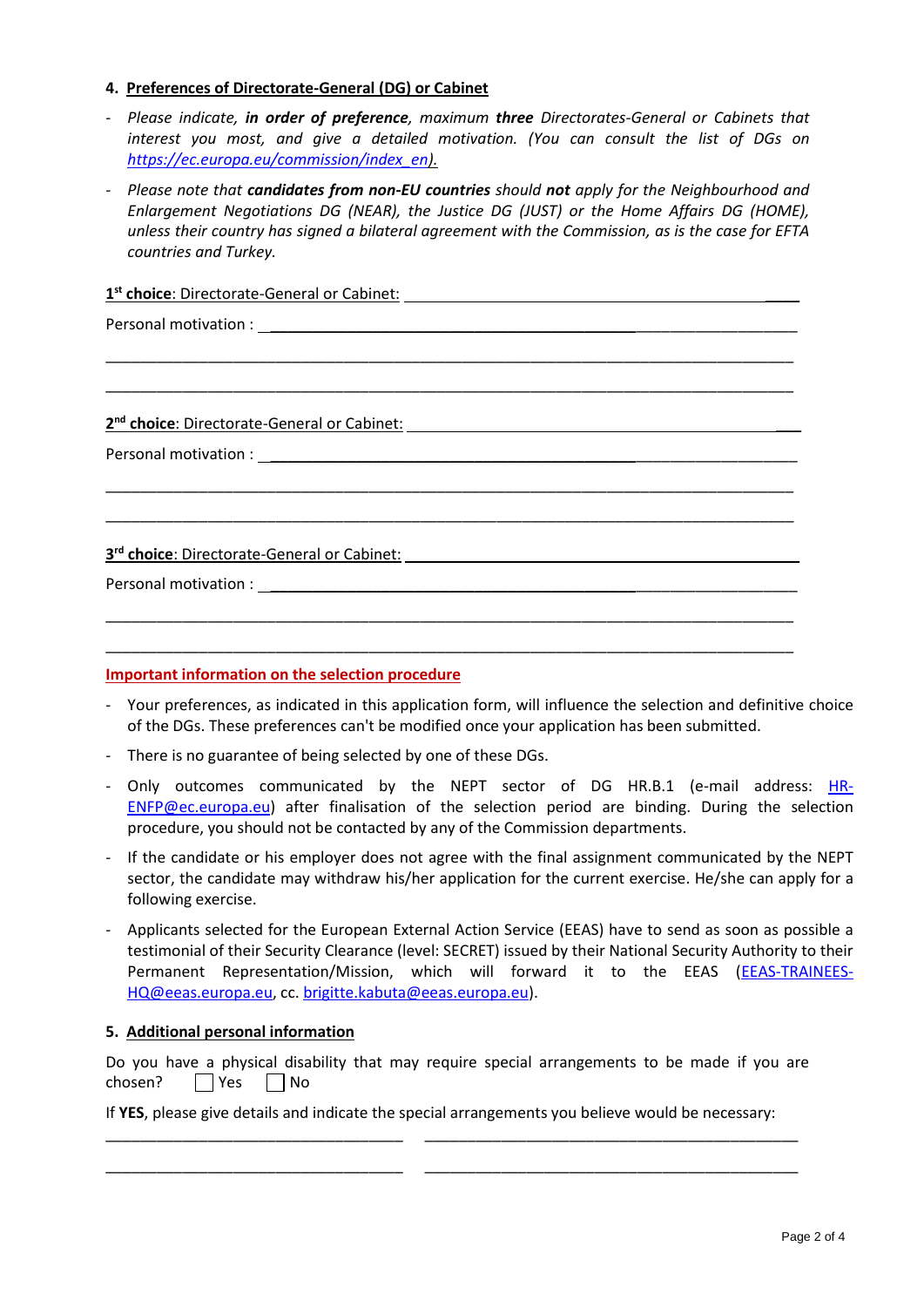### **6. Emergency contact address**

| Postcode/Zip:<br>Town: when the contract of the contract of the contract of the contract of the contract of the contract of the contract of the contract of the contract of the contract of the contract of the contract of the contract of the | Country:______________________ |
|-------------------------------------------------------------------------------------------------------------------------------------------------------------------------------------------------------------------------------------------------|--------------------------------|

#### **7. Enclosure: detailed Curriculum Vitae in EUROPASS format**

For help: [http://europass.cedefop.europa.eu/en/documents/curriculum-vitae/templates-instructions.](http://europass.cedefop.europa.eu/en/documents/curriculum-vitae/templates-instructions)

#### **8. Declaration on the honour**

#### **I, the undersigned,**

- **- declare** that I have never benefited from any kind of contract, employment or traineeship within a European Institution or Body;
- **- declare** that throughout the period of my professional training I remain subject to the social security legislation applicable to the civil service of my employer which will assume responsibility for expenses incurred abroad and that I am insured against the risk of accidents, death and invalidity;
- **- affirm** that I am acquainted with the "Rules applicable to National experts on secondment to the Commission", Commission Decision C(2008)6866 of 12/11/2008, which are applicable to me during the period of my professional training at the Commission and can be found on [https://myintracomm.ec.europa.eu/staff/Documents/talent-](https://myintracomm.ec.europa.eu/staff/Documents/talent-management/staff/sne/regime_end_2009_en.pdf)

management/staff/sne/regime\_end\_2009\_en.pdf

I am aware that according to art. 37.2 of that Decision NEPT shall be regarded as cost-free Seconded National Experts who shall continue to be paid by their employer without any financial compensation being paid by the Commission.

- **affirm** that I am acquainted with the provisions of Articles 6 and 7 of the Decision C(2008)6866 on tasks, rights and obligations, which by analogy (see Article 37) also apply to NEPT;
- **- undertake** to refrain from any unauthorised disclosure of information received in the line of duty, even to my employer, unless that information has already been made public or is accessible to the public;
- **- declare** that there is no risk of a conflict of interest between the functions I perform for my employer or the professional activities of my close family and the tasks entrusted to me as a NEPT;
- **- undertake** to inform my hierarchical superiors immediately of any change in this respect during my professional training;
- **- undertake** to have a duty of loyalty to the European Union and be bound by the obligation to act with integrity and discretion after my professional training in the exercise of new duties assigned to me and in accepting certain posts or advantages;
- **- certify** that the statements made by me in answer to the above questions and in the Curriculum Vitae (in enclosure) are true, complete, and correct to the best of my knowledge and belief. I understand that any false statements or any required information withheld from this form may provide grounds for my exclusion from the NEPT Programme, or cancellation of my training if my application has been accepted.

**Date: \_\_\_\_\_\_\_\_\_\_\_\_\_\_\_\_\_\_\_ Signature: \_\_\_\_\_\_\_\_\_\_\_\_\_\_\_\_\_\_\_\_\_\_\_\_\_\_\_\_\_**

The management of your professional training and its termination requires the Commission to process your personal data in accordance with the SNE Decision C(2008)6866 as well as the Regulation (EC) No 45/2001.